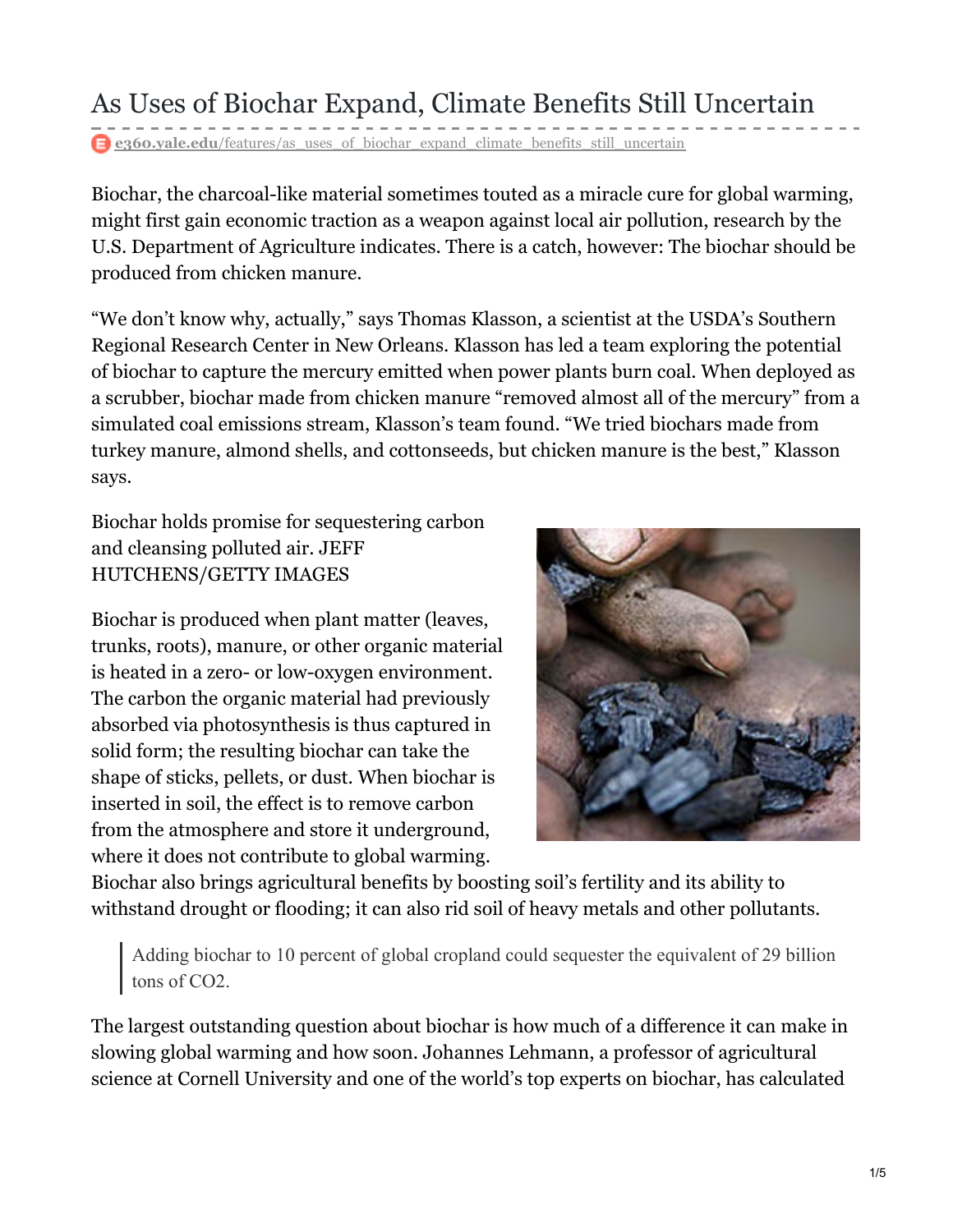that if biochar were added to 10 percent of global cropland, the effect would be to sequester 29 billion tons of CO2 equivalent — roughly equal to humanity's annual greenhouse gas emissions.

What researchers still don't know is how long that buried carbon would remain sequestered from the atmosphere. Also unclear is just how much biomass would have to be turned into biochar to make a meaningful dent in global warming, and what environmental and social impacts this might have — for example, by encouraging the clear-cutting of forests and their replacement by plantations of trees destined for biochar production.

Lehmann and former NASA climate scientist James Hansen have emphasized that they oppose such plantations and other unsustainable practices as a means to produce biochar. Rather, Lehmann says, biochar should be sourced from the massive amount of waste materials that normal agricultural and forestry production methods leave behind: corn stalks, rice husks, tree trimmings, and the like. And as the chicken manure example described above illustrates, biochar could also help dispose of the large amounts of manure currently generated by poultry and livestock operations.

The case for extracting carbon from the atmosphere, via biochar or other methods, may get a prominent boost in April when the UN's Intergovernmental Panel on Climate Change (IPCC) issues the next installment of its Fifth Assessment Report. A draft copy of the report by the IPCC's Working Group Three, [leaked](http://www.nytimes.com/2014/01/17/science/earth/un-says-lag-in-confronting-climate-woes-will-be-costly.html?hp) last week, paints a grim portrait of the global failure to slow greenhouse gas emissions and says that if rapid action is not taken, severe climate and economic disruption will occur. As a result, future generations may well have to devise methods — possibly including the use of biochar — to remove CO2 from the atmosphere.

Biochar may enable us to essentially 'unmine coal and undrill oil,' says Bill McKibben.

Some climate activists believe that biochar may offer a more environmentally friendly method of limiting global warming than do conventional forms of geoengineering, such as spraying [sunlight-reflecting](http://e360.yale.edu/features/solar_geoengineering_weighing_costs_of_blocking_the_suns_rays) aerosols into the atmosphere. In the words of author Bill McKibben, founder of 350.org, biochar may enable us to "run the [climate] movie backwards to unmine coal and undrill oil."

As the amount of carbon dioxide in the atmosphere climbs to 400 parts per million and beyond, and the impacts of climate change become more unmistakable and destructive rapid melting of Arctic Ocean ice, a rising incidence of extreme weather events — the case for extracting carbon from the atmosphere becomes increasingly compelling. Reducing the world's emissions of CO2 and other greenhouse gases — the focus of virtually all public discussion and government policy on climate at the moment — remains vital, but as a practical matter that effort only affects how quickly the 400 ppm figure will increase. Turning biomass into biochar and burying it underground effectively withdraws CO2 from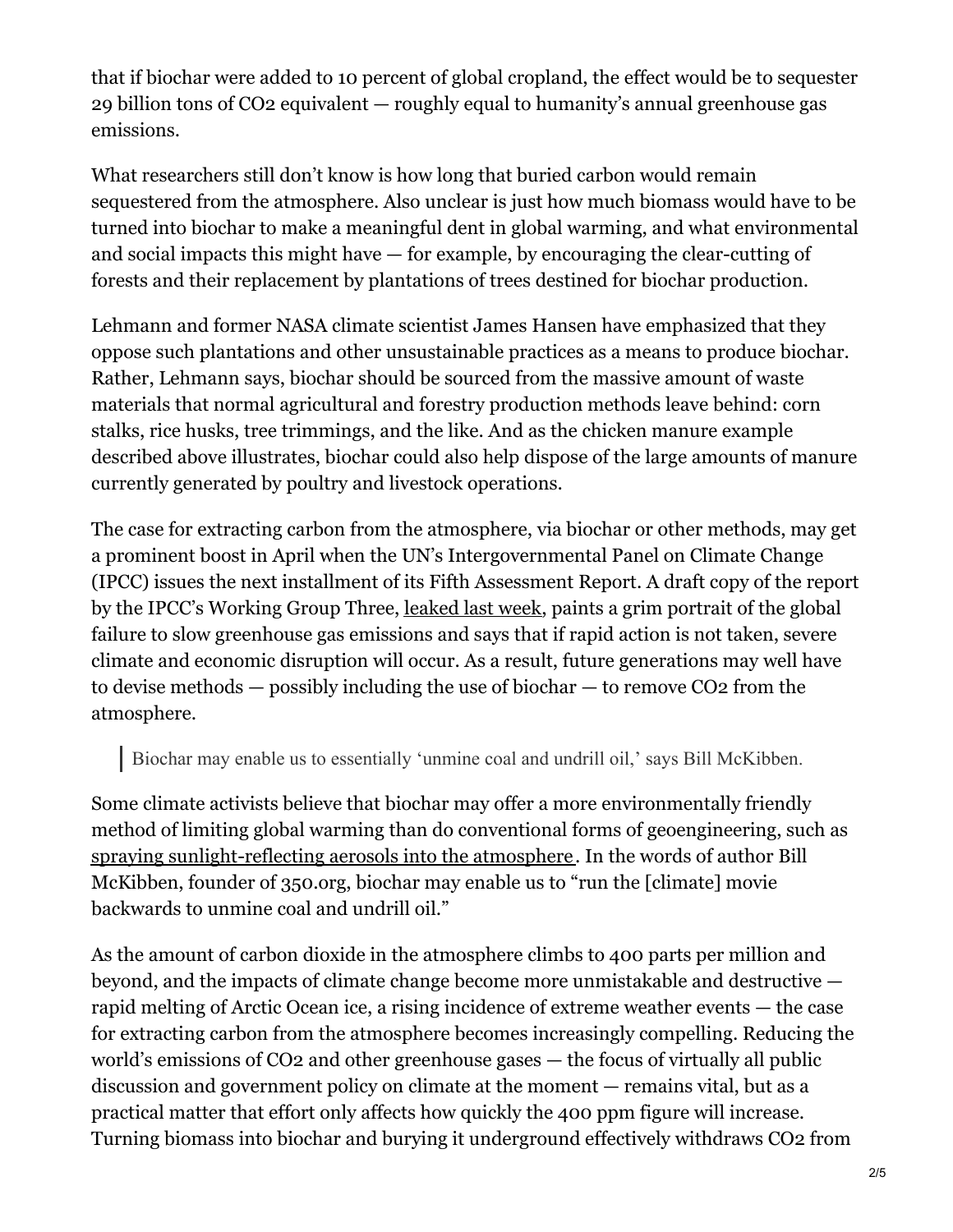the atmosphere; if done at sufficient scale and in combination with aggressive reductions in annual greenhouse gas emissions, biochar thus could help reduce atmospheric concentrations of CO2.

To date, the relatively high price of biochar has been a stumbling block to these ambitions, but biochar's ability to cleanse contaminated air and soil could help overcome that obstacle. Klasson of USDA points to a rule the U.S. Environmental Protection Agency (EPA) issued in 2011 that sharply limits the amount of mercury that power plants and other industrial sources may emit. Mercury is one of the ten elements or chemicals of most serious public health concern, according to the World Health Organization, which advises that "even small amounts may cause serious health problems" for the nervous, digestive, and immune systems, especially for fetuses and young children. The EPA estimates that its rule will reduce by 90 percent the amount of mercury emitted by coal-fired power plants, the nation's largest source of mercury pollution.

Biochar's ability to remediate polluted air and soil accounts for part of China's growing interest.

The EPA rule could thereby give rise to a sizable new market for biochar, suggests Klasson, which in turn would improve the economic viability of other utilizations of biochar. Writing in the *Journal of Environmental Management*, the USDA scientist calculated that the EPA mandate would create a [potential](http://www.ncbi.nlm.nih.gov/pubmed/20678859) market for 120,000 tons of biochar a year. Since U.S. production capacity for *all* uses of activated charcoal — a conventional alternative to biochar — is 197,000 tons per year, the EPA's mandate could expand the effective market demand by roughly 50 percent. Such a dramatic increase in the scale of production for biochar would reduce per-unit production costs, lowering the price of biochar closer to what farmers and carbon markets could bear.

"What farmers will pay [for soil enrichment] is going to be the lowest economic value for biochar," says Kurt Spokas, a USDA research scientist based at the University of Minnesota in St. Paul. "But if we open up the market to include uses with higher economic value, such as mercury remediation or the production of black carbons for toner cartridges and lead pencils, we could make biochar a going economic enterprise."

Interest in biochar is especially keen in China. Although the USDA, through its Agricultural Research Service, had been the global leader in biochar research, China "far outspend[s] us now," says Robert Fireovid, who coordinates biochar research at the service.

Biochar's ability to remediate polluted air and soil accounts for part of China's interest. After decades of rapid industrialization and lax environmental regulation, about eight million acres of land — an area the size of Belgium — is too contaminated by toxic metals, fertilizer residues, and other pollutants to grow food, Wang Shiyuan, China's vice-minister for Land and Resources, said in December. Beyond these extreme areas of contamination,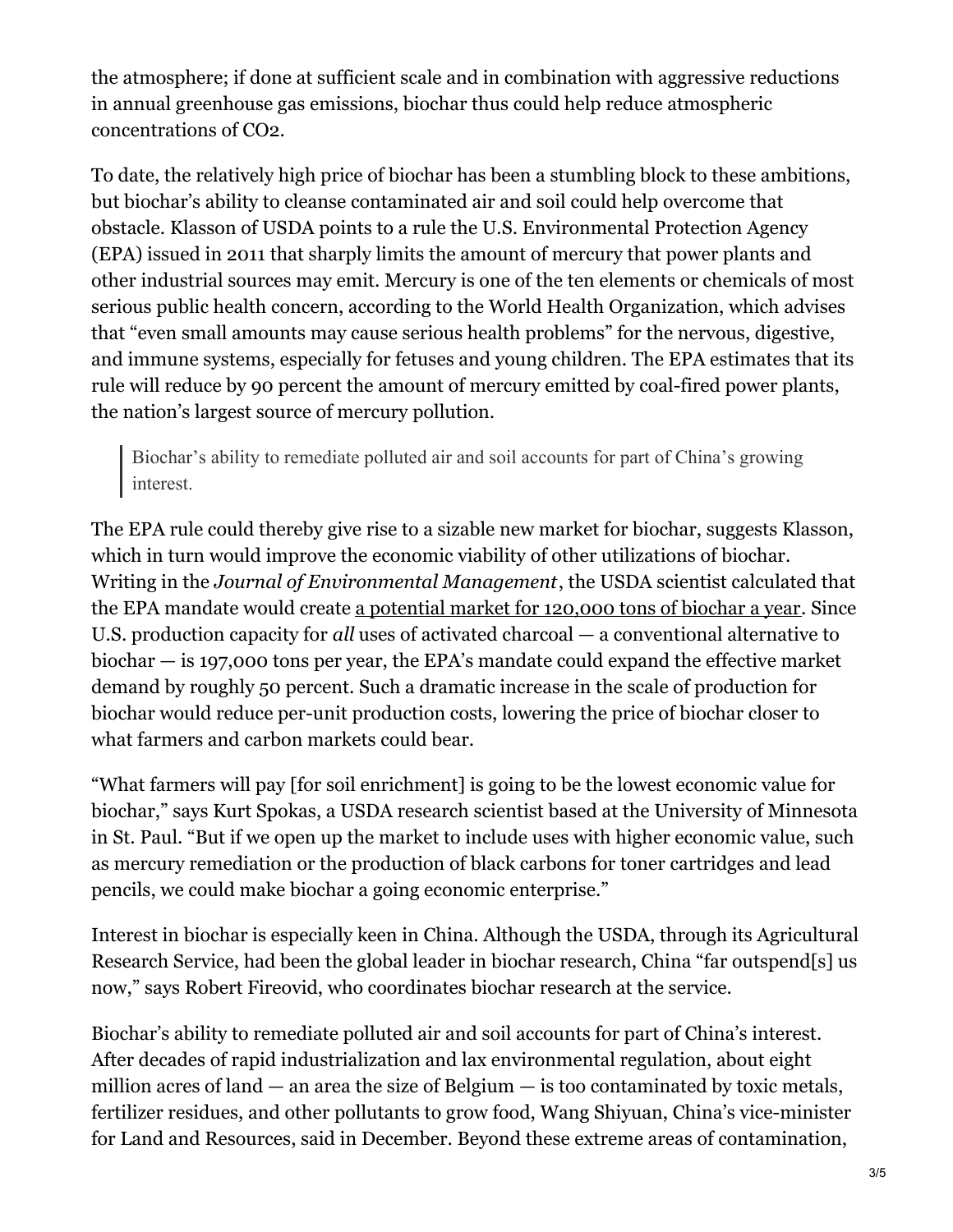70 percent of China's total farmland has experienced lower crop yields due to excessive fertilizer application and soil erosion, according to Meng Jun, the deputy director of the Liaoning Biochar Engineering and Technology and Research Center at the University of Shenyang.

## Biochar delivers the greatest agricultural benefits when it is applied to soils that are poor.

All this has endangered food security, long a hot-button political issue in China. Over the past three years, the nation's imports of corn, rice, and wheat have [skyrocketed](http://www.chinaeconomicreview.com/china-grain-policy-rice-imports-self-sufficiency). A succession of food safety scandals has also rocked China; in 2013, the Food and Drug Authority of Guangzhou, the mega-city in China's hyper-industrialized south, revealed that 44 percent of rice samples it tested had [dangerous](http://www.ibtimes.com/new-food-scandal-china-rice-tainted-cadmium-guangzhou-1270269) levels of cadmium, a heavy metal that can harm the liver and kidneys and cause cancer.

Applying biochar to contaminated rice paddies can substantially reduce cadmium pollution, concluded a [two-year](http://ojs.cnr.ncsu.edu/index.php/BioRes/article/view/BioRes_06_3_2605_Cui_LZPBC_Biochar_Amendment_Rice_Cd_Uptake/1023 ) study published in the journal *BioResources*. For the experiment, biochar made from wheat straw was ground into pellets 2 millimeters in diameter and mixed into soil in Jiangsu province that contained high levels of cadmium. The concentration of cadmium in the rice harvested from the test plots was reduced by 45 percent in the first year of the experiment and by 62 percent in the second year. Crop yields were not affected.

Biochar also could address a second environmental challenge in China's rural areas — the countless heaps of straw, corn stalks, and other crop residues stacked around virtually every village. Farmers often burn this fodder, producing local air pollution and releasing greenhouse gases. Instead, converting the plant material into biochar would reduce such pollution, professor Jun has noted. In addition, when the biochar was added to soil, it improved crop yields more than chemical fertilizers did, with yield differentials reaching 15 percent for peanuts, 7.2 percent for soybeans, and 8.1 percent for potatoes.

The results in China cannot automatically be extrapolated to the rest of the world, however. "You must always remember that not all biochars are the same, and their effects will differ according to what kind of soil is being amended," said Spokas of the USDA.

Spokas claims to have the world's most diverse collection of biochars; his lab boasts 225 different varieties, many of which have been sent to him by fellow researchers, entrepreneurs, and enthusiasts. Spokas and his colleagues are doing lab and field tests to determine the properties of the different varieties, including their effects on soil fertility, how stable various types of biochar are in different soils, and how much carbon the different biochars sequester.